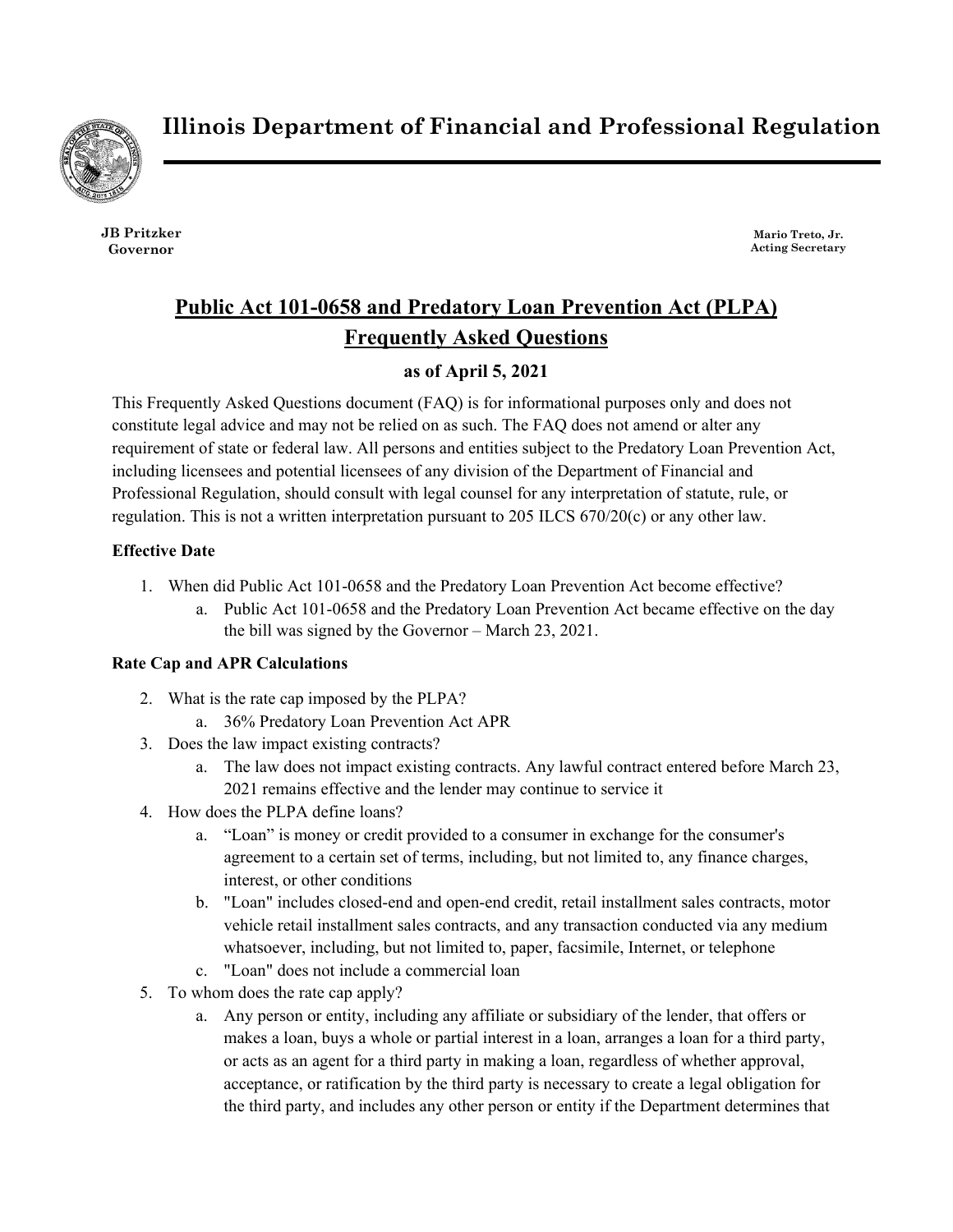the person or entity is engaged in a transaction that is in substance a disguised loan or a subterfuge for the purpose of avoiding the Predatory Loan Prevention Act

- 6. Who is exempt from the PLPA?
	- a. Banks, savings banks, savings and loan associations, credit unions, and insurance companies that are organized, chartered, or holding a certificate of authority to do business under the laws of this State or any other state or under the laws of the United States are exempt from the provisions of the PLPA
- 7. How is APR calculated under the PLPA?
	- a. APR must be calculated pursuant to the rules for the Military Lending Act Annual Percentage Rate in 32 CFR 232.4 [\(Federal Rules Link\)](https://ecfr.federalregister.gov/current/title-32/subtitle-A/chapter-I/subchapter-M/part-232/section-232.4). Under the PLPA, certain fees must be included in the finance charge which were not previously included in the finance charge. Common examples of fees that must be included in the finance charge under the PLPA are credit insurance premiums, participation fees, and application fees.
- 8. What can lenders do if they have an existing contract and the consumer wants to rollover?
	- a. Lenders can offer the consumer a new loan with a maximum PLPA APR of 36%
- 9. Does the PLPA require disclosure of the PLPA APR to consumers?
	- a. The PLPA does not address disclosure of the PLPA APR to consumers

#### **Fees**

- 10. Does Public Act 101-0658 make any changes to document fees?
	- a. The amendments to the Consumer Installment Loan Act (CILA) in Public Act 101-0658 eliminate the \$25 document fee which CILA licensees were previously permitted to charge consumers

#### **Payday and Title-Secured Loans after the PLPA**

- 11. What is considered a payday loan under the amended Payday Loan Reform Act (PLRA)?
	- a. A loan with a term that does not exceed 120 days in which:
		- i. A lender accepts one or more checks dated on the date written and agrees to hold them for a period of days before deposit or presentment, or accepts one or more checks dated subsequent to the date written and agrees to hold them for deposit; or
		- ii. A lender accepts one or more authorizations to debit a consumer's bank account; or
		- iii. A lender accepts an interest in a consumer's wages, including, but not limited to, a wage assignment
- 12. What is a title-secured loan after Public Act 101-0658 became effective?
	- a. Any loan governed by CILA in which, at commencement, a consumer provides to the licensee, as security for the loan, physical possession of the consumer's title to a motor vehicle. The Department will promulgate rules for title-secured loans to align with Public Act 101-0658

#### **State Database Reporting**

- 13. Which loans must be reported to the state database after Public Act 101-0658 takes effect?
	- a. Any payday loan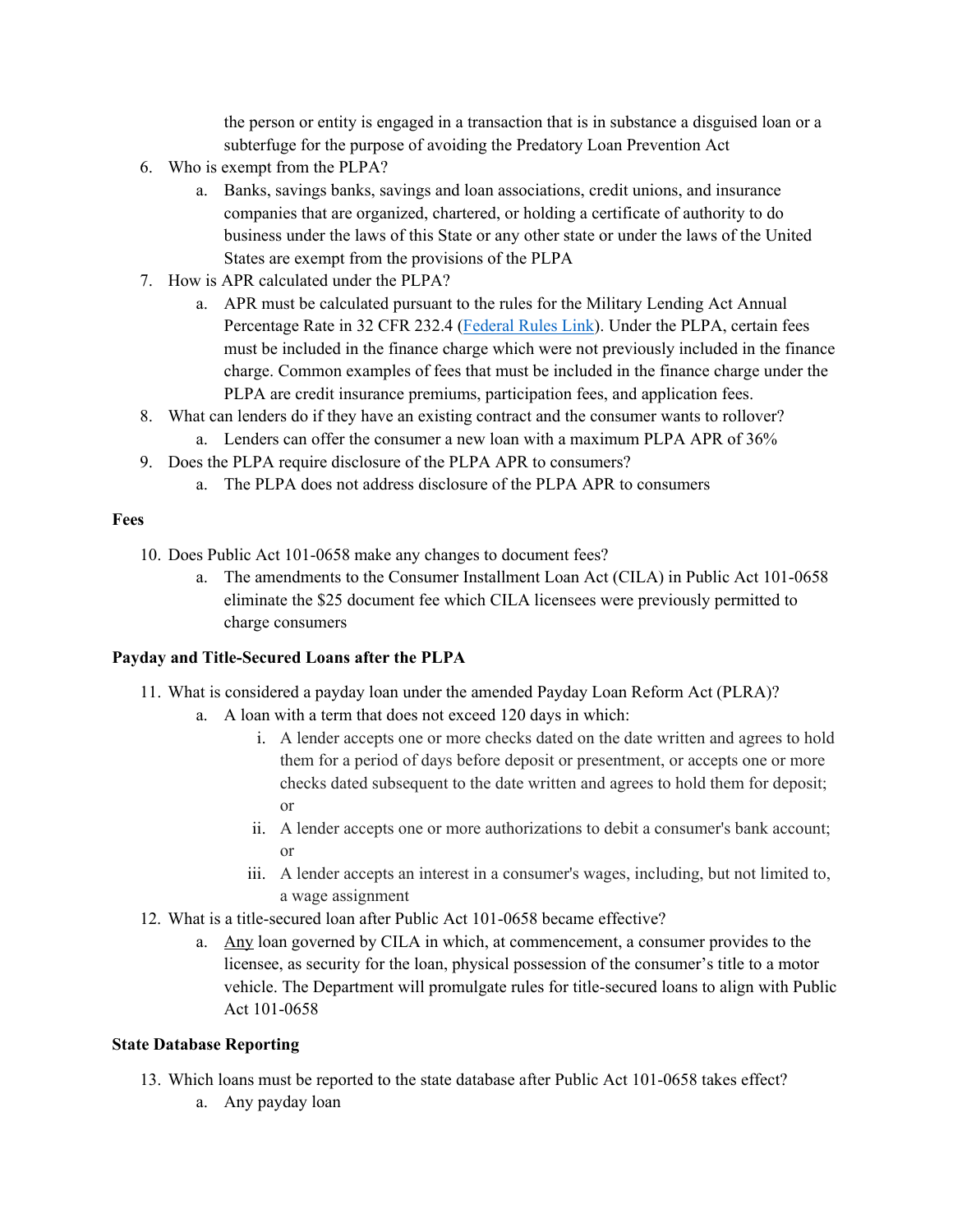- b. Any loan made pursuant to CILA including but not limited to title-secured loans
	- i. The Department will promulgate rules identifying loan information that must be reported to the state database
- c. Please see the Notice Regarding the Consumer Reporting Database and the Predatory Loan Prevention Act issued by the Department
- 14. What am I required to report to the state database if I surrender my license?
	- a. Licensees or any purchaser of loans from a licensee must continue to report all required information for any open loan to the state database until all loans are closed
	- b. See "Surrender of License" section below for more information

### **PLRA and CILA Licensure**

- 15. If I hold a PLRA license and a CILA license for title-secured loans today, and I surrender the PLRA license, is my CILA license still limited to title-secured loans?
	- a. No once you surrender your PLRA license, you may offer any kind of loan permitted under CILA
- 16. If I now hold a PLRA license, can I immediately apply for a CILA license?
	- a. Yes you may apply for CILA license at any time. However, until you surrender your PLRA license, you may not use the CILA license for anything other than title-secured loans
- 17. What does the Department require if I want to sell my portfolio?
	- a. PLRA 38 Ill. Admin. Code 210.90
		- i. The licensee must notify the Division in writing within 10 days after the transaction indicating the name of the purchaser, location where the related loan agreements can be examined, and that the licensee shall be responsible for all examination costs
		- ii. The licensee will provide the Division with an executed agreement entered into by the licensee and the purchaser authorizing the Director to conduct an examination of these loan agreements
	- b. CILA 38 Ill. Admin. Code 110.110
		- i. If a licensee sells their CILA portfolio to another CILA licensee, Sales Finance Agency Act licensee, a bank, savings bank, savings and loan association or credit union created under the laws of this State or the United States:
			- 1. The licensee must notify the Division in writing within 10 days after the transaction indicating the name of the purchaser, location where the related loan agreements can be examined, and that the licensee shall be responsible for all examination costs
			- 2. The licensee will provide the Division with an executed agreement between the licensee and the purchaser authorizing the Director to conduct an examination of these loan agreements
		- ii. For a sale to any other type of entity, the licensee must seek the prior approval of the Department

# **Surrender of License**

18. How do I surrender my license?